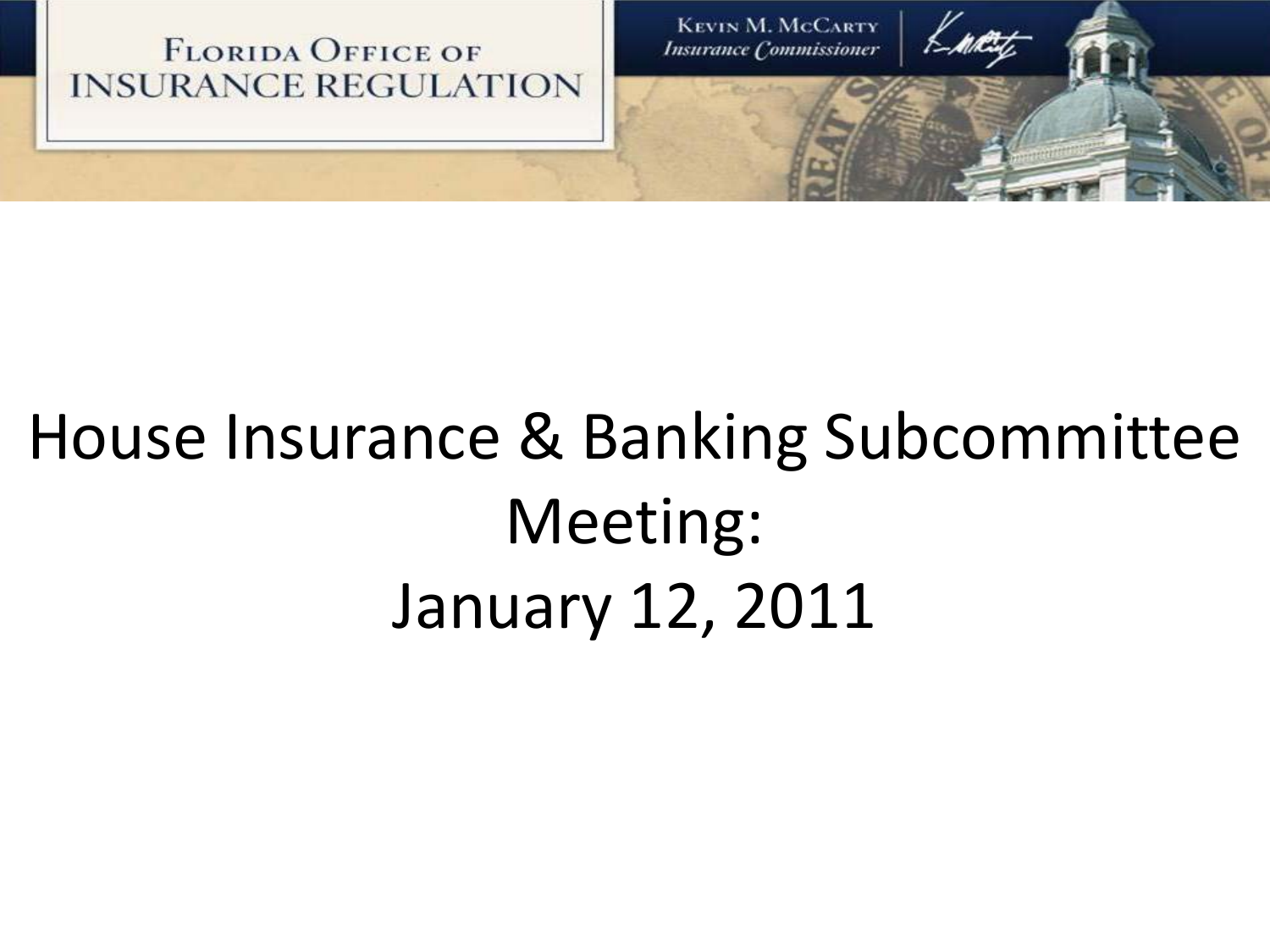

### Kevin M. McCarty **Insurance Commissioner**

- **1 CITIZENS PROPERTY INSURANCE CORPORATION**
- **2 STATE FARM FLORIDA INSURANCE COMPANY**
- **3 UNIVERSAL PROPERTY & CASUALTY INSURANCE** COMPANY
- **4 ST. JOHNS INSURANCE COMPANY, INC.**
- 5 UNITED SERVICES AUTOMOBILE ASSOCIATION
- **6 CASTLE KEY INSURANCE COMPANY**
- **7 ASI ASSURANCE CORP.**
- **8 CASTLE KEY INDEMNITY COMPANY**
- **9 FLORIDA PENINSULA INSURANCE COMPANY**
- **10 ROYAL PALM INSURANCE COMPANY**
- **11 SECURITY FIRST INSURANCE COMPANY**
- **12 UNIVERSAL INSURANCE COMPANY OF NORTH** AMERICA
- **13 NATIONWIDE INSURANCE COMPANY OF FLORIDA**

**14 HOMEWISE INSURANCE COMPANY, INC.** 

- **15 AMERICAN INTEGRITY INSURANCE COMPANY OF** FLORIDA
- **16 TOWER HILL PRIME INSURANCE COMPANY**
- **17 AMERICAN BANKERS INSURANCE COMPANY OF** FLORIDA
- **18 FLORIDA FAMILY INSURANCE COMPANY**
- **19 SOUTHERN FIDELITY INSURANCE COMPANY**
- **20 AMERICAN STRATEGIC INSURANCE CORP.**
- **21 LIBERTY MUTUAL FIRE INSURANCE COMPANY**
- **22 UNITED PROPERTY & CASUALTY INSURANCE** COMPANY, INC.
- **23 SUNSHINE STATE INSURANCE COMPANY**
- **24 USAA CASUALTY INSURANCE COMPANY**

**25 TOWER HILL PREFERRED INSURANCE COMPANY** 

**TOP 25 PROPERTY WRITERS PER QUASRng AS OF SEPTEMBER 30, 2010**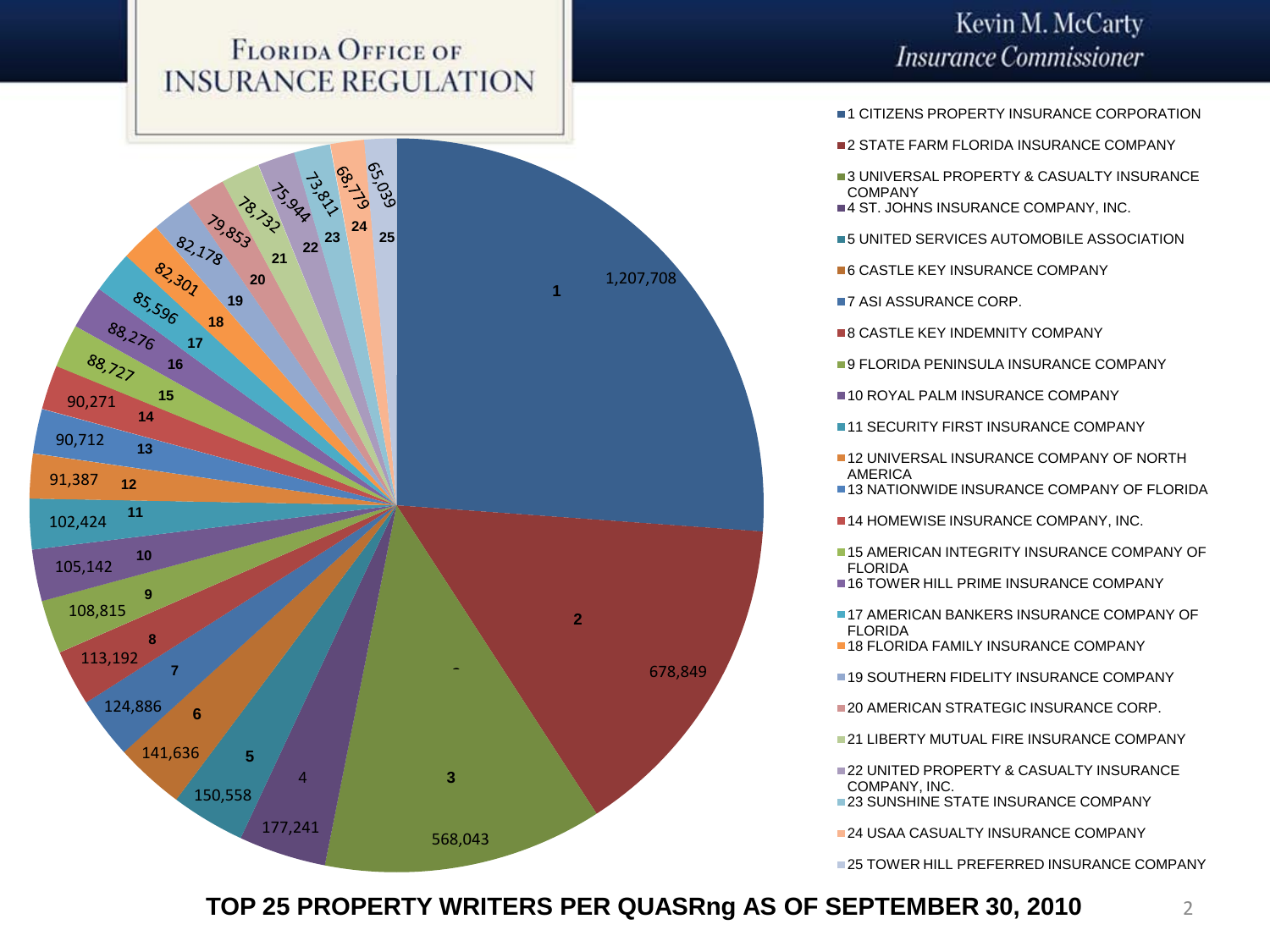## Recent Rate Filings of Major Property Writers

| <b>Company Name</b>                     | Rate Change                | Comments                      |
|-----------------------------------------|----------------------------|-------------------------------|
| Citizens Property Insurance Corp.       | 9.4%                       | <b>PLA &amp; HRA Combined</b> |
| State Farm Florida Insurance Company    | 6.6%                       | 27.9% Pending (2011)          |
| Universal Property and Casualty         | 14.9% *                    | Pending                       |
| St. John's Insurance Company            | $0.1\%$ **                 | Pending                       |
| Castle Key Insurance Company            | 18.7%                      |                               |
| United Services Automobile Association  | 9%                         | <b>Excludes Renters</b>       |
| Castle Key Indemnity Company            | 17.8%                      |                               |
| Florida Peninsula Insurance Company     | 19.8%, 24.9% and 14.1% *** |                               |
| Nationwide Insurance Company of Florida | 14.1%                      |                               |
| Homewise Insurance Company              | 28.8%                      |                               |

#### Notes:

\* Company Indication is 29.3%, but company requested 14.9%

- \*\* Company indication is 43.4%, but company requested 0.1%
- \*\*\* These reflect filings in different programs within same company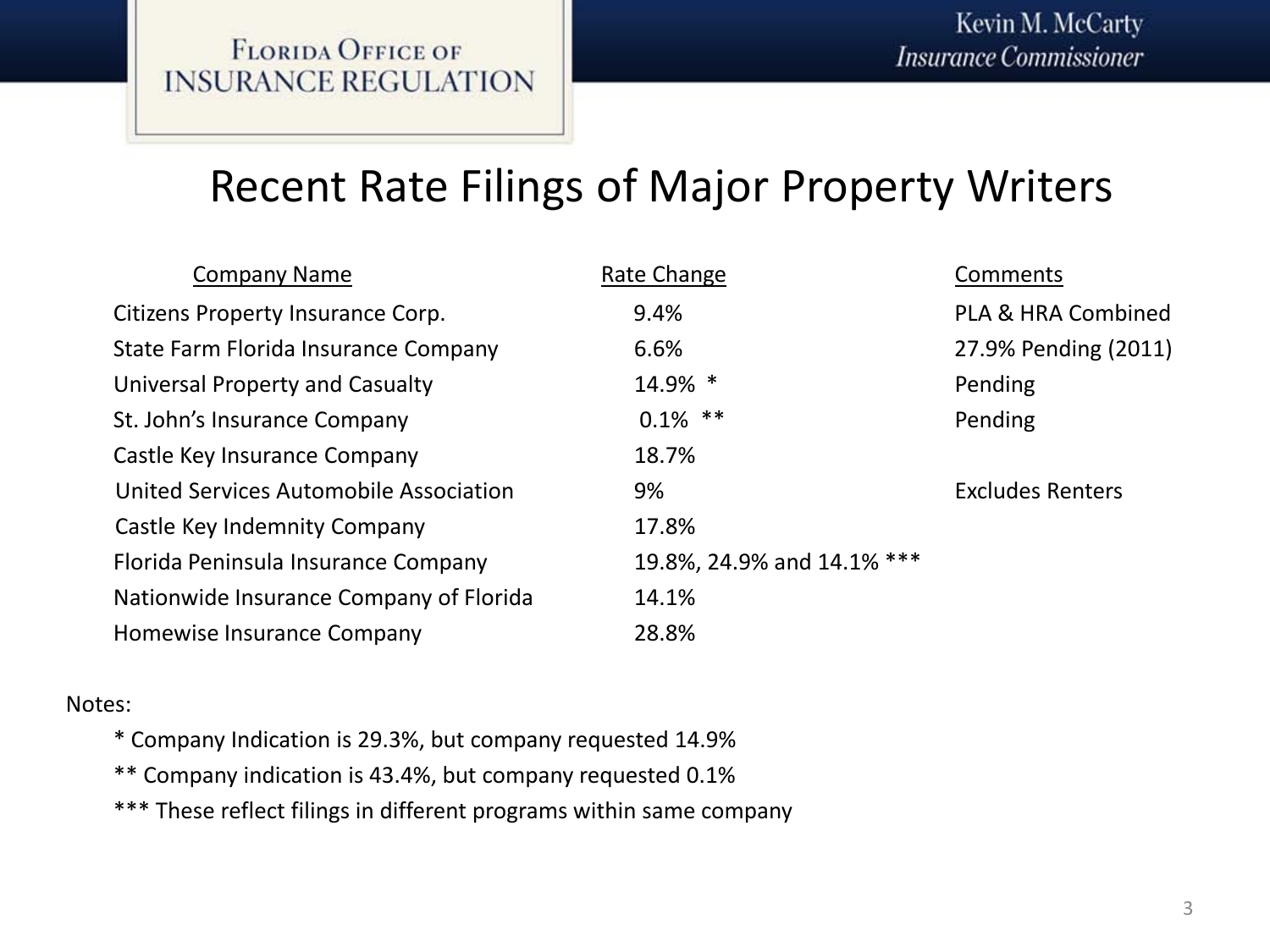|                | <b>NAIC</b>     |                                                              |                             | # of States    | Net Underwriting | <b>Net Investment</b> | <b>Net</b>     |                |
|----------------|-----------------|--------------------------------------------------------------|-----------------------------|----------------|------------------|-----------------------|----------------|----------------|
| Rank           | Company<br>Code | <b>Company NAME</b>                                          | State of<br><b>Domicile</b> | Licensed       | Gain/(Loss)      | Gain/(Loss)           | Income/(Loss)  | <b>Surplus</b> |
| -1             |                 | <b>10064 CITIZENS PROPERTY INSURANCE CORPORATION</b>         | FL.                         | $\mathbf{1}$   | 550,846,821      | (76, 541, 357)        | 505,467,256    | 4,648,024,583  |
| $\overline{2}$ |                 | <b>10739 STATE FARM FLORIDA INSURANCE COMPANY</b>            | FL.                         | $\overline{2}$ | (208, 271, 896)  | 44,311,076            | (84, 179, 915) | 310,729,297    |
|                |                 |                                                              |                             |                |                  |                       |                |                |
| $\mathbf{3}$   |                 | 10861 UNIVERSAL PROPERTY & CASUALTY INSURANCE COMPANY        | FL.                         | 5              | (32,538,261)     | 7,504,740             | (16, 365, 635) | 106,000,341    |
| 4              |                 | 11844 ST. JOHNS INSURANCE COMPANY, INC.                      | FL.                         | $\overline{2}$ | (9,535,610)      | 1,041,870             | (4,711,157)    | 44,409,898     |
| 5              |                 | <b>25941 UNITED SERVICES AUTOMOBILE ASSOCIATION</b>          | TX                          | 54             | 501,194,749      | 215,261,905           | 551,865,976    | 15,992,400,520 |
| 6              |                 | <b>30511 CASTLE KEY INSURANCE COMPANY</b>                    | IL.                         | $\overline{2}$ | (36,030,790)     | 5,739,232             | (18, 805, 979) | 143,084,585    |
| $\overline{7}$ |                 | 12196 ASI ASSURANCE CORP.                                    | <b>FL</b>                   | 1              | (34,999)         | 1,383,807             | 656.914        | 32,764,963     |
| 8              |                 | <b>10835 CASTLE KEY INDEMNITY COMPANY</b>                    | IL.                         | $\overline{2}$ |                  | 486,505               | 434,330        | 14,534,806     |
| 9              |                 | <b>10132 FLORIDA PENINSULA INSURANCE COMPANY</b>             | FL.                         | $\overline{2}$ | (10, 569, 527)   | (506, 017)            | (7, 106, 149)  | 59,092,065     |
| 10             |                 | <b>12538 ROYAL PALM INSURANCE COMPANY</b>                    | FL                          | 1              | (8,474,194)      | 7,113,645             | (1, 278, 335)  | 43,181,089     |
| 11             |                 | <b>10117 SECURITY FIRST INSURANCE COMPANY</b>                | FL.                         | 1              | 338,418          | 844,793               | 1,526,336      | 22,468,162     |
| 12             |                 | 11986 UNIVERSAL INSURANCE COMPANY OF NORTH AMERICA           | FL.                         | з              | (1,965,483)      | 2,867,497             | 678.685        | 38,867,535     |
| 13             |                 | <b>10948 NATIONWIDE INSURANCE COMPANY OF FLORIDA</b>         | OН                          | $\overline{2}$ | (22,719,061)     | 10,132,145            | (5,815,618)    | 268,842,454    |
| 14             |                 | 12438 HOMEWISE INSURANCE COMPANY, INC.                       | FL.                         | $\overline{2}$ | (2,613,647)      | 12,209                | (2,316,763)    | 18,042,181     |
| 15             |                 | <b>12841 AMERICAN INTEGRITY INSURANCE COMPANY OF FLORIDA</b> | FL.                         |                | (7,023,683)      | 503,878               | (3,951,286)    | 24,104,418     |
| 16             |                 | <b>11027 TOWER HILL PRIME INSURANCE COMPANY</b>              | FL.                         | $\mathbf{1}$   | 792,516          | 543,830               | 4,319,146      | 32,058,554     |
|                |                 |                                                              |                             |                |                  |                       |                |                |
| 17             |                 | <b>10111 AMERICAN BANKERS INSURANCE COMPANY OF FLORIDA</b>   | FL.                         | 53             | 65,553,008       | 38,585,587            | 70,940,235     | 421,693,127    |
| 18             |                 | <b>10688 FLORIDA FAMILY INSURANCE COMPANY</b>                | FL.                         | 1              | (1, 413, 652)    | 2,116,059             | 492,255        | 20,313,692     |
| 19             |                 | <b>10136 SOUTHERN FIDELITY INSURANCE COMPANY</b>             | FL.                         | 3              | (3,299,120)      | 2,053,633             | 257,765        | 62,442,343     |
| 20             |                 | <b>10872 AMERICAN STRATEGIC INSURANCE CORP.</b>              | FL                          | 22             | 5,416,162        | 7,222,387             | 6,960,545      | 154,200,816    |
| 21             |                 | 23035LIBERTY MUTUAL FIRE INSURANCE COMPANY                   | WI                          | 52             | (94, 416, 257)   | 161,667,876           | 51,019,455     | 1,205,553,564  |
|                |                 |                                                              |                             |                |                  |                       |                |                |
| 22             |                 | 10969 UNITED PROPERTY & CASUALTY INSURANCE COMPANY, INC.     | FL.                         | $\overline{2}$ | (9,556,409)      | 2,219,586             | (5,652,554)    | 50,004,311     |
| 23             |                 | <b>10860 SUNSHINE STATE INSURANCE COMPANY</b>                | FL                          | 3              | 473,915          | 219,738               | 101,621        | 13,001,813     |
| 24             |                 | <b>25968 USAA CASUALTY INSURANCE COMPANY</b>                 | TX                          | 53             | 301,578,427      | 196,869,531           | 392,759,445    | 3,946,517,085  |
| 25             |                 | 29050 TOWER HILL PREFERRED INSURANCE COMPANY                 | FL.                         |                | (5, 166, 074)    | 833,714               | (2, 113, 069)  | 28,021,829     |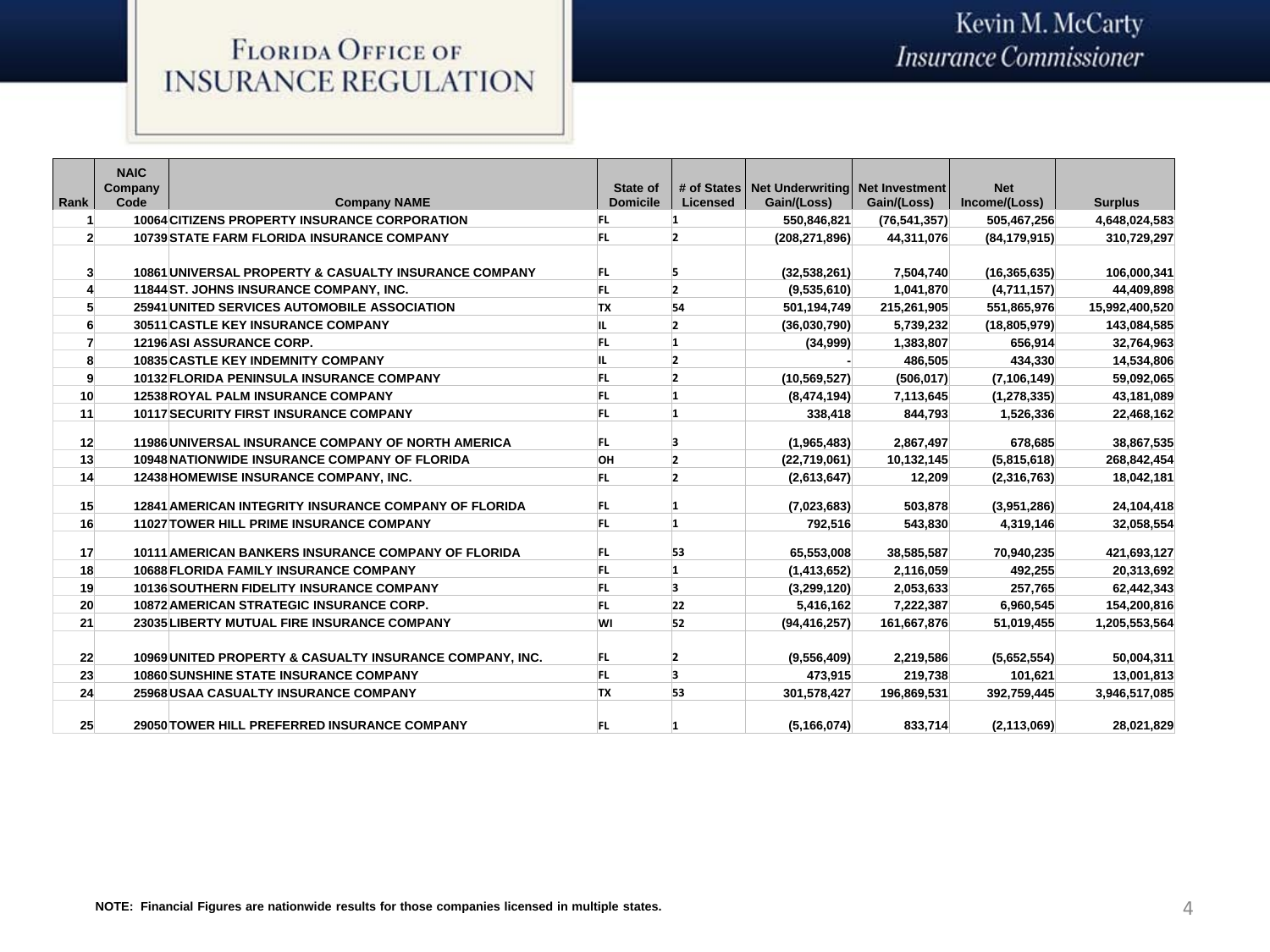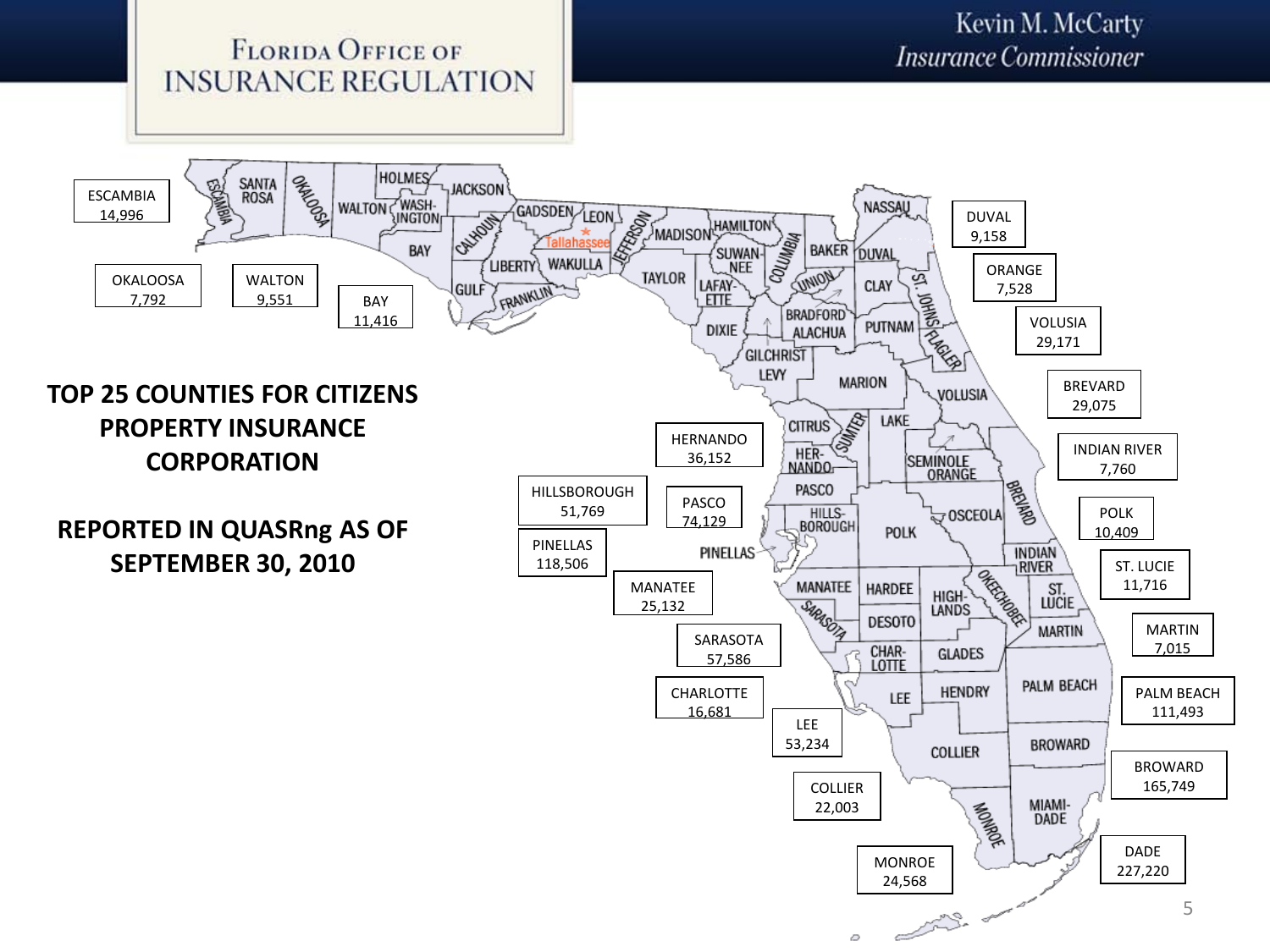## Capital Requirements for Florida Property Insurers- Current Law

### **Current Law:**

624.407, F.S.

Capital funds required; new insurers.

(1) To receive authority to transact any one kind or combinations of kinds of insurance, as defined in part V of this chapter, an insurer applying for its original certificate of authority in this state after the effective date of this section shall possess surplus as to policyholders not less than the greater of:

(a) Five million dollars for a property and casualty insurer, or \$2.5 million for any other insurer;

627.408, F.S.

To maintain a certificate of authority to transact any one kind or combinations of kinds of insurance, as defined in part V of this chapter, an insurer in this state shall at all times maintain surplus as to policyholders not less than the greater of:

5. For property and casualty insurers: \$4 million.

### **SB 2044:**

New Property Insurers:  $$15$  million

Existing Property Insurers: Increase from \$4 million to 10 million by 2015 Must reach \$15 million by 2020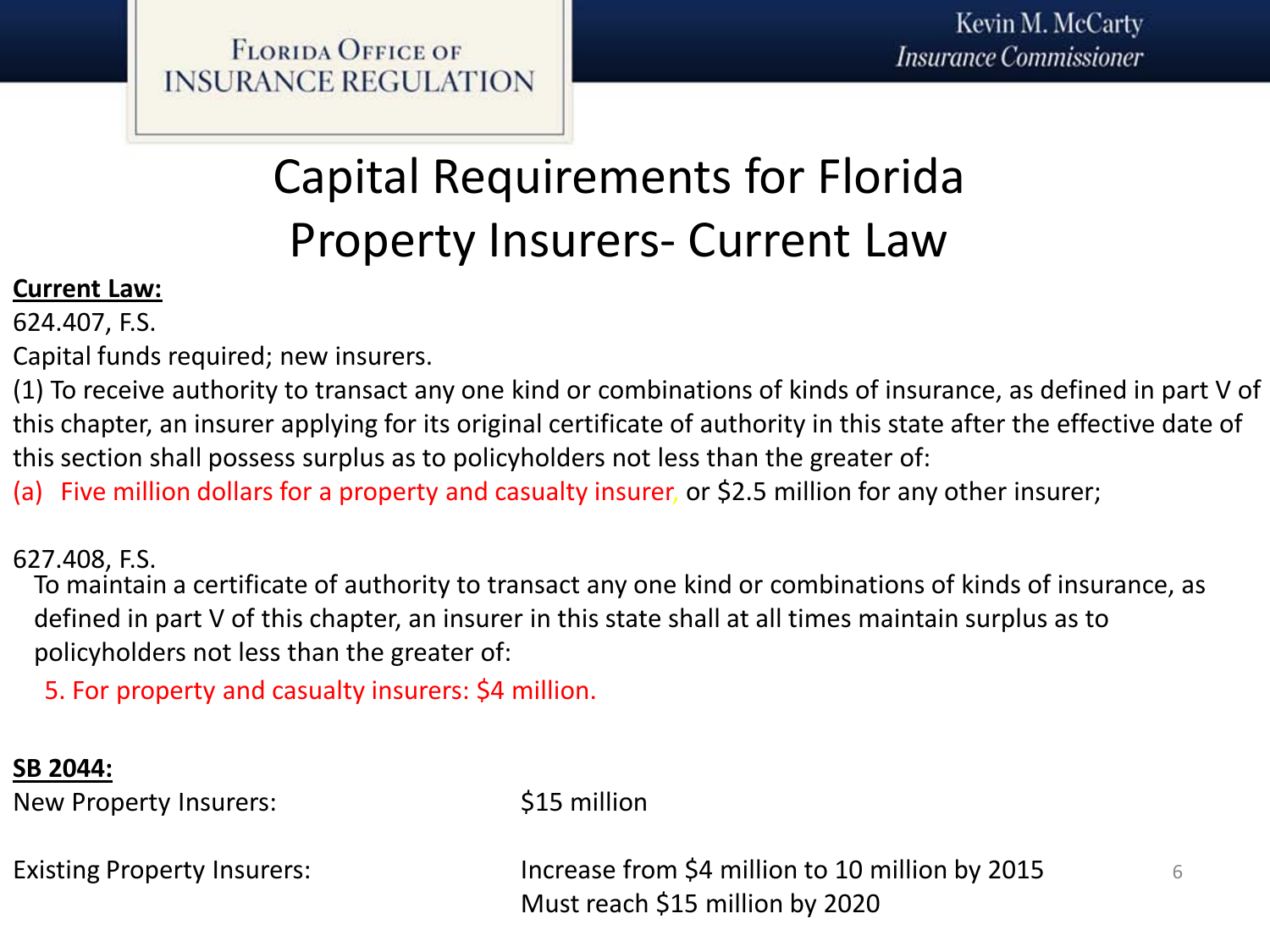### **Annual Sink Hole Claims**

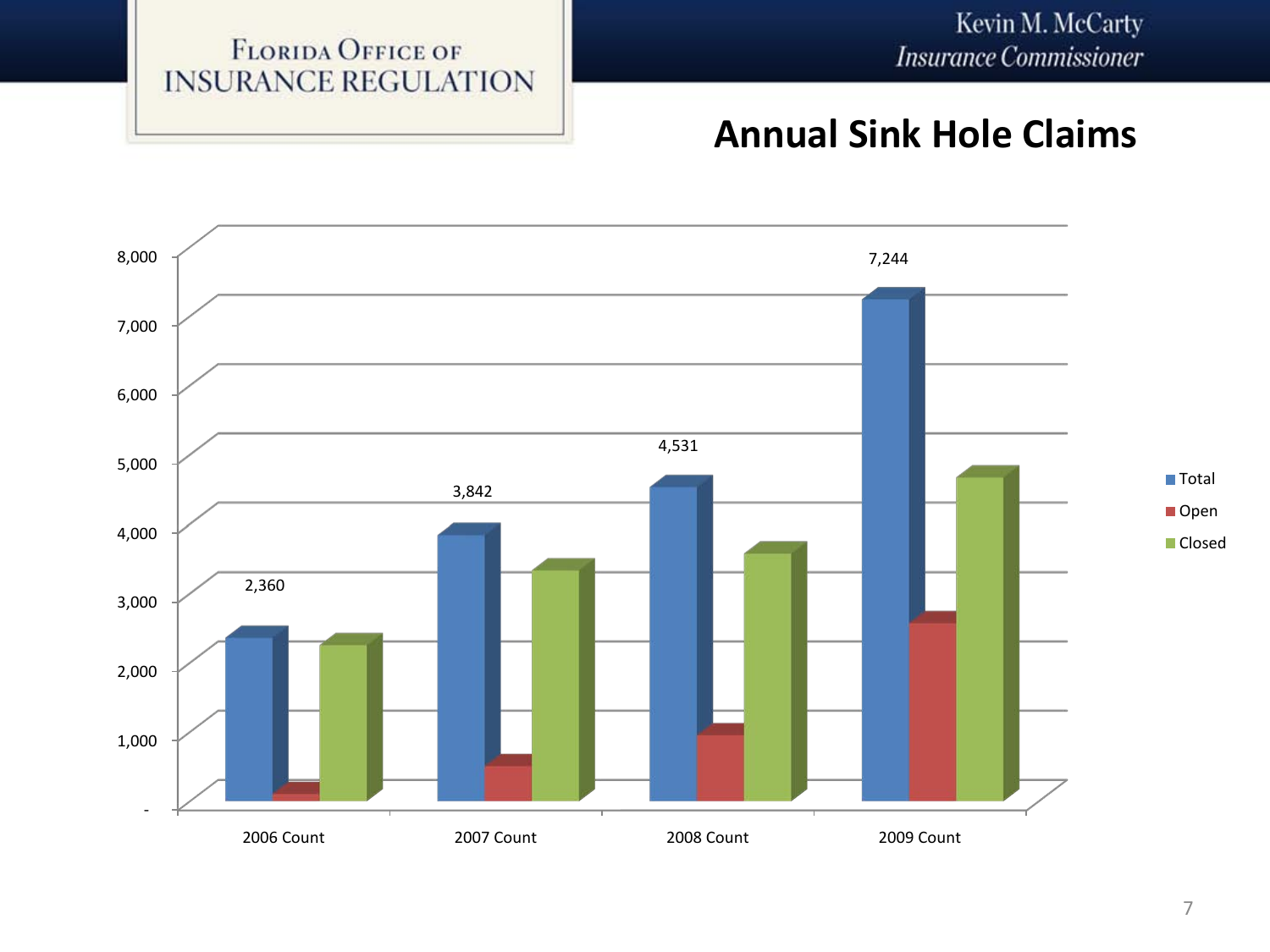### **Replacement Cost Holdback – HO3 Policy Language and Related Statutes**

**Prior to the passage of Senate Bill 1486 in 2005, the HO3 policy form commonly permitted the insurer to limit replacement cost payment to actual cash value until the actual repair or replacement of the property was complete.** 

ISO's HO3 contract language prior to Senate Bill 1486 read as follows:

"We will pay no more than the actual cash value of the damage until actual repair or replacement is complete…"

In 2005, Senate Bill 1486 amended Section 627.7011(3), Florida Statutes, to read as follows :

"In the event of a loss for which a dwelling or personal property is insured on the basis of replacement costs, the insurer shall pay the replacement cost without reservation or holdback of any depreciation in value, whether or not the insured replaces or repairs the dwelling or property."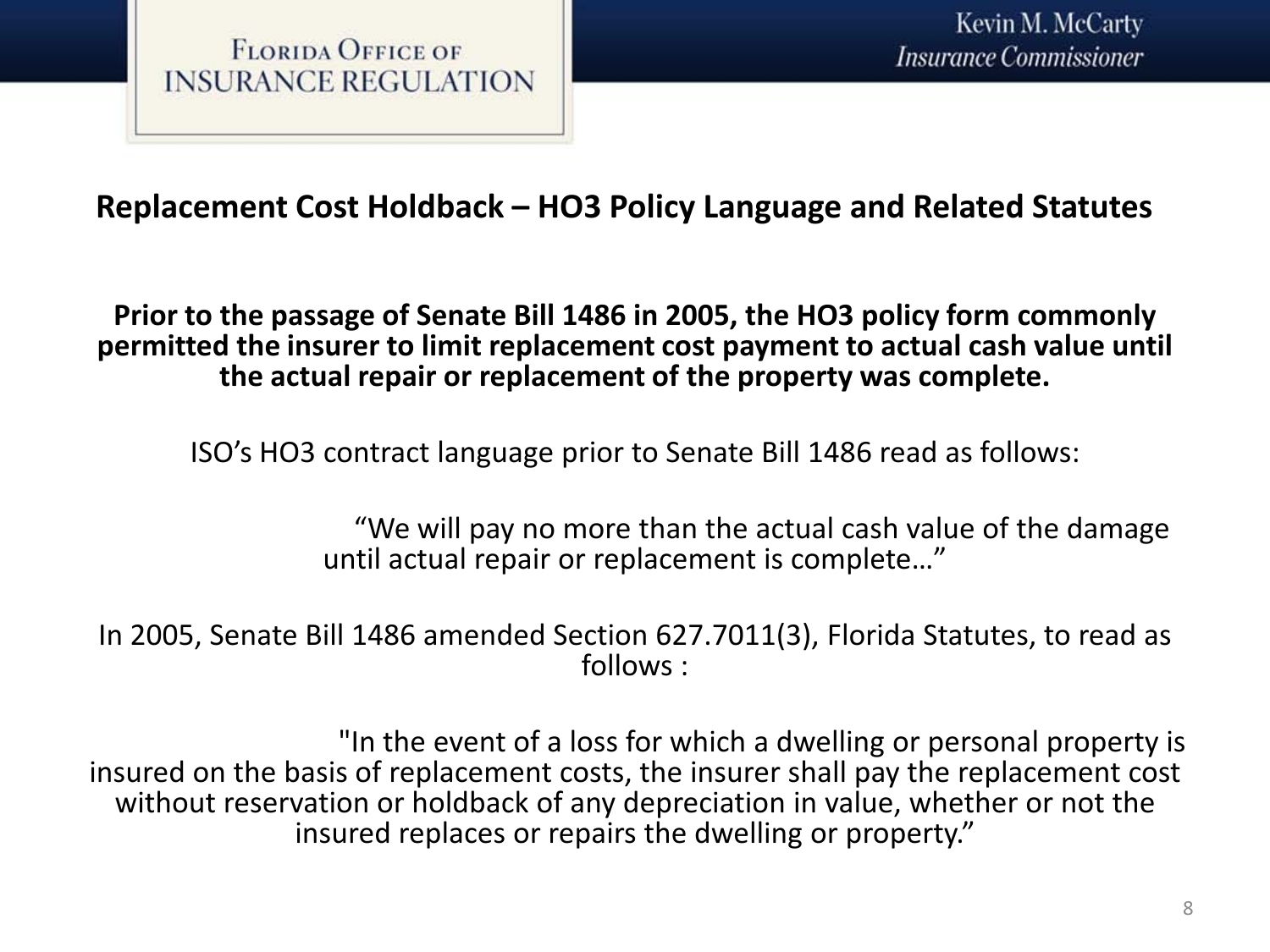

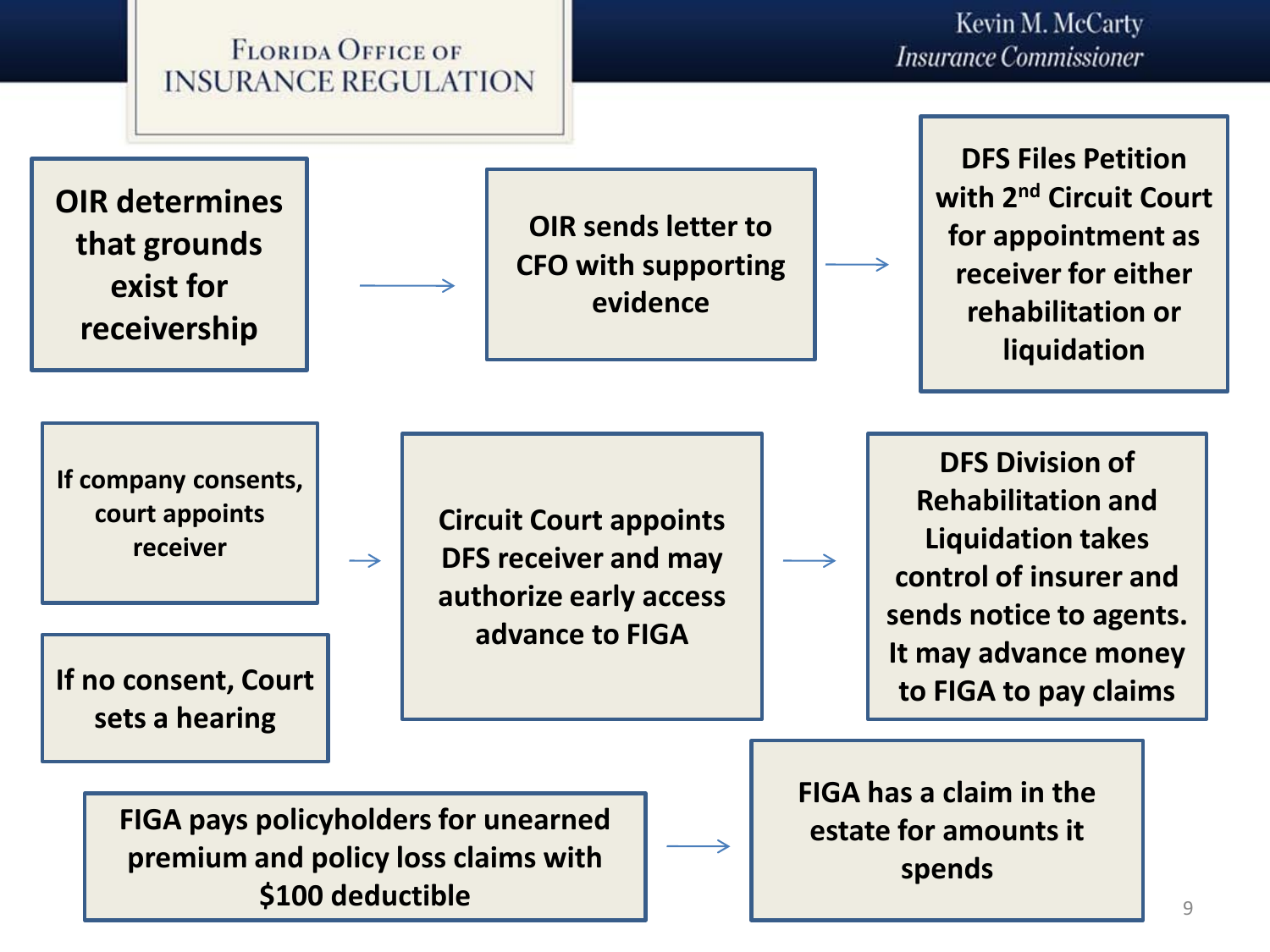# Surplus Lines Assessments

The Nonadmitted and Reinsurance Reform Act of 2010 is part of the Dodd-Frank "Wall Street Reform Bill" H.R. 4173-214 that was signed into law in June 2010.

The Act says: *No State other than the home State of an insured may require any premium tax payment for nonadmitted (surplus lines) insurance.*

The Act also says: *The States may enter into a compact or otherwise establish procedures to allocate among the States the premium taxes paid to an insured's home state*….

The Act defines premium tax as: *any tax, fee, assessment, or other charge imposed by a government entity directly or indirectly based on any payment made as consideration for an insurance contract….*